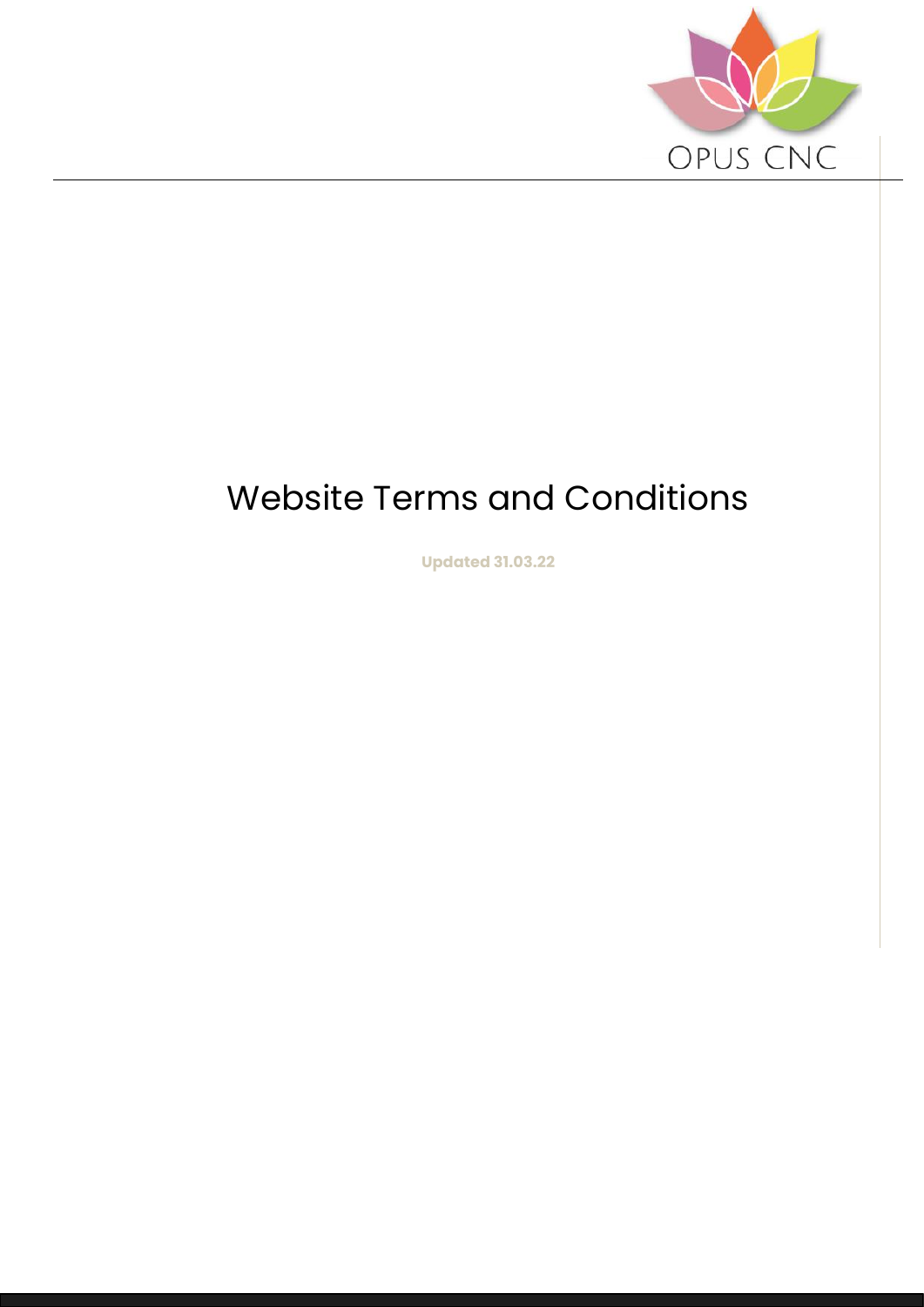

## **Introduction**

These terms and conditions apply between you, the User of this Website (including any subdomains, unless expressly excluded by their own terms and conditions), and Opus CNC Ltd, the owner and operator of this Website. Please read these terms and conditions carefully, as they affect your legal rights. Your agreement to comply with and be bound by these terms and conditions is deemed to occur upon your first use of the Website. If you do not agree to be bound by these terms and conditions, you should stop using the Website immediately.

In these terms and conditions, **User** or **Users** means any third party that accesses the Website and is not either (i) employed by Opus CNC Ltd and acting in the course of their employment or (ii) engaged as a consultant or otherwise providing services to Opus CNC Ltd and accessing the Website in connection with the provision of such services.

#### **Intellectual Property and acceptable use**

All Content included on the Website, unless uploaded by Users, is the property of Opus CNC Ltd, our affiliates or other relevant third parties. In these terms and conditions, Content means any text, graphics, images, audio, video, software, data compilations, page layout, underlying code and software and any other form of information capable of being stored in a computer that appears on or forms part of this Website, including any such content uploaded by Users. By continuing to use the Website you acknowledge that such Content is protected by copyright, trademarks, database rights and other intellectual property rights. Nothing on this site shall be construed as granting, by implication, estoppels, or otherwise, any license or right to use any trademark, logo or service mark displayed on the site without the owner's prior written permission

You may, for your own personal, non-commercial use only, do the following:

retrieve, display and view the Content on a computer screen

You must not otherwise reproduce, modify, copy, distribute or use for commercial purposes any Content without the written permission of Opus CNC Ltd.

The Opus CNC logo is trademarked.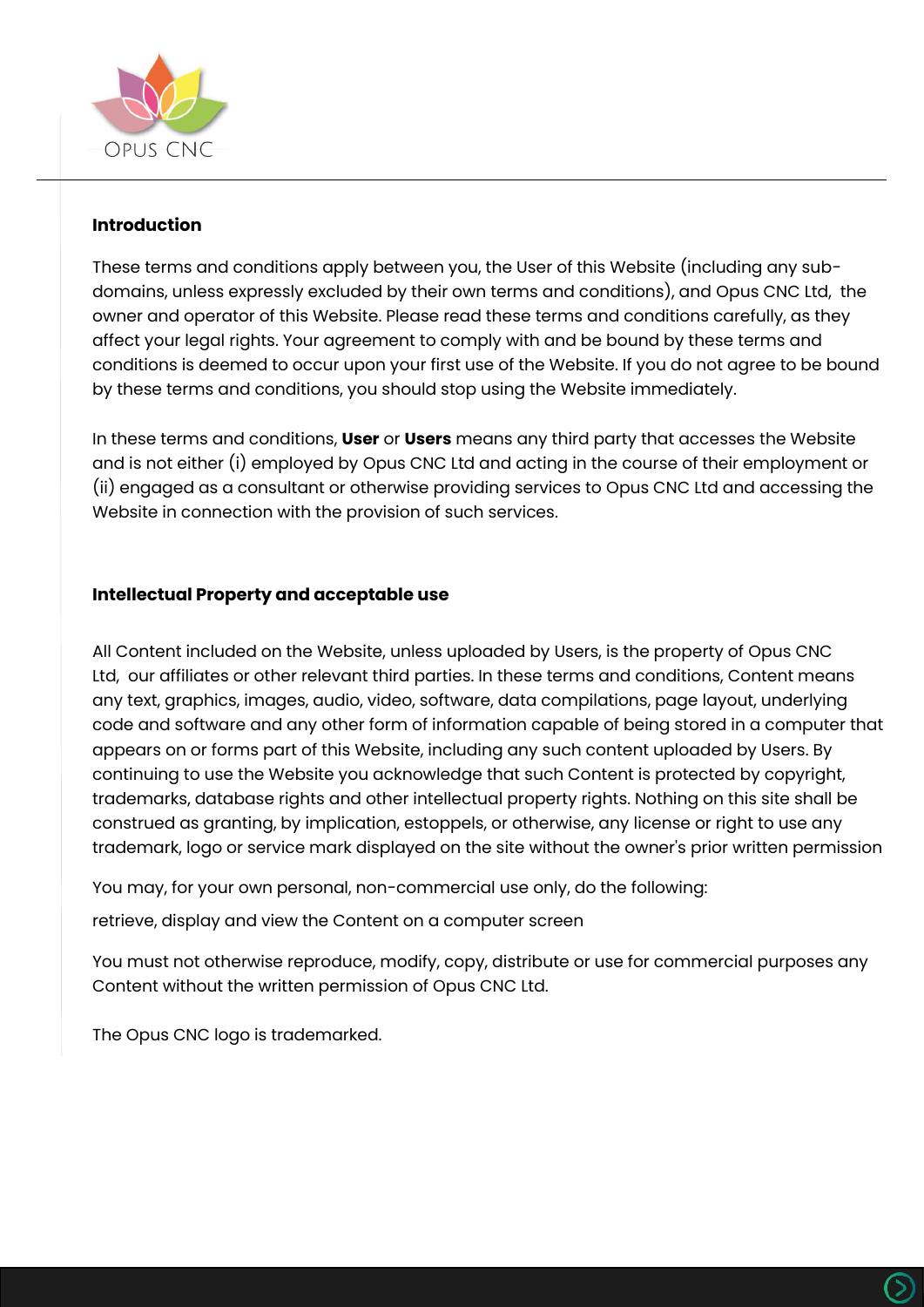

#### **Prohibited Use**

You may not use the Website for any of the following purposes:

in any way which causes, or may cause, damage to the Website or interferes with any other person's use or enjoyment of the Website;

in any way which is harmful, unlawful, illegal, abusive, harassing, threatening or otherwise objectionable or in breach of any applicable law, regulation, governmental order;

making, transmitting or storing electronic copies of Content protected by copyright without the permission of the owner.

#### **Links to other websites**

This Website may contain links to other sites. Unless expressly stated, these sites are not under the control of Opus CNC Ltd or that of our affiliates.

We assume no responsibility for the content of such Websites and disclaim liability for any and all forms of loss or damage arising out of the use of them.

The inclusion of a link to another site on this Website does not imply any endorsement of the sites themselves or of those in control of them.

## **Privacy Policy**

Use of the Website is also governed by our Privacy Policy, which is incorporated into these terms and conditions by this reference. To view the Privacy Policy, please click on the following: https:// www.opuscnc.co.uk/privacy-policy/.

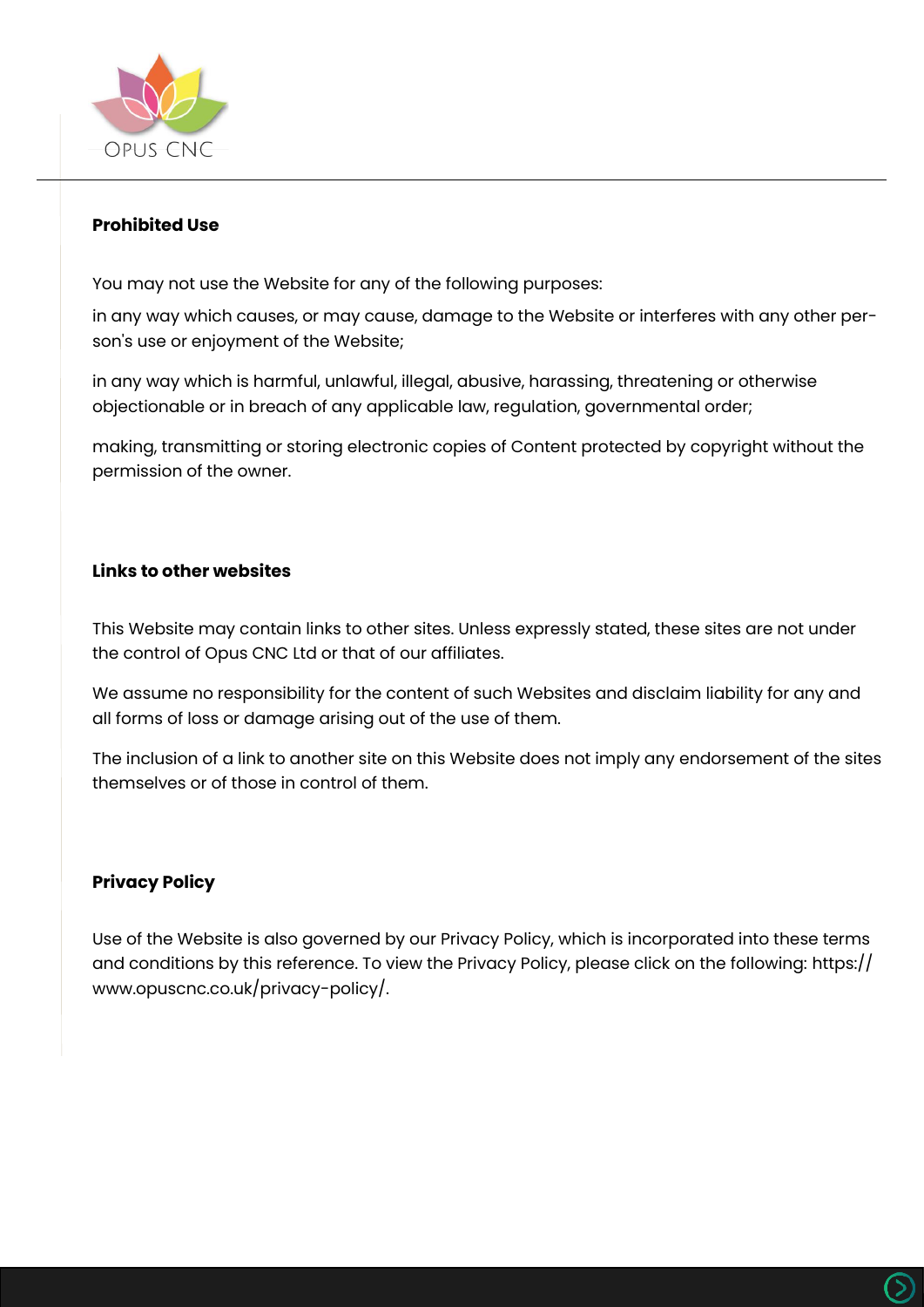

## **Availability of the Website and disclaimers**

Any online facilities, tools, services or information that Opus CNC Ltd makes available through the Website (the **Service**) is provided "as is" and on an "as available" basis. We give no warranty that the Service will be free of defects and/or faults. To the maximum extent permitted by the law, we provide no warranties (express or implied) of fitness for a particular purpose, accuracy of information, compatibility and satisfactory quality. Opus CNC Ltd is under no obligation to update information on the Website.

Whilst Opus CNC Ltd uses reasonable endeavors to ensure that the Website is secure and free of errors, viruses and other malware, we give no warranty or guaranty in that regard and all Users take responsibility for their own security, that of their personal details and their computers.

Opus CNC Ltd accepts no liability for any disruption or non-availability of the Website.

Opus CNC Ltd reserves the right to alter, suspend or discontinue any part (or the whole of) the Website including, but not limited to, any products and/or services available. These terms and conditions shall continue to apply to any modified version of the Website unless it is expressly stated otherwise.

# **Limitation of Liability**

Nothing in these terms and conditions will: (a) limit or exclude our or your liability for death or personal injury resulting from our or your negligence, as applicable; (b) limit or exclude our or your liability for fraud or fraudulent misrepresentation; or (c) limit or exclude any of our or your liabilities in any way that is not permitted under applicable law.

We will not be liable to you in respect of any losses arising out of events beyond our reasonable control.

To the maximum extent permitted by law, Opus CNC Ltd accepts no liability for any of the following:

any business losses, such as loss of profits, income, revenue, anticipated savings, business, contracts, goodwill or commercial opportunities;

loss or corruption of any data, database or software;

any special, indirect or consequential loss or damage.